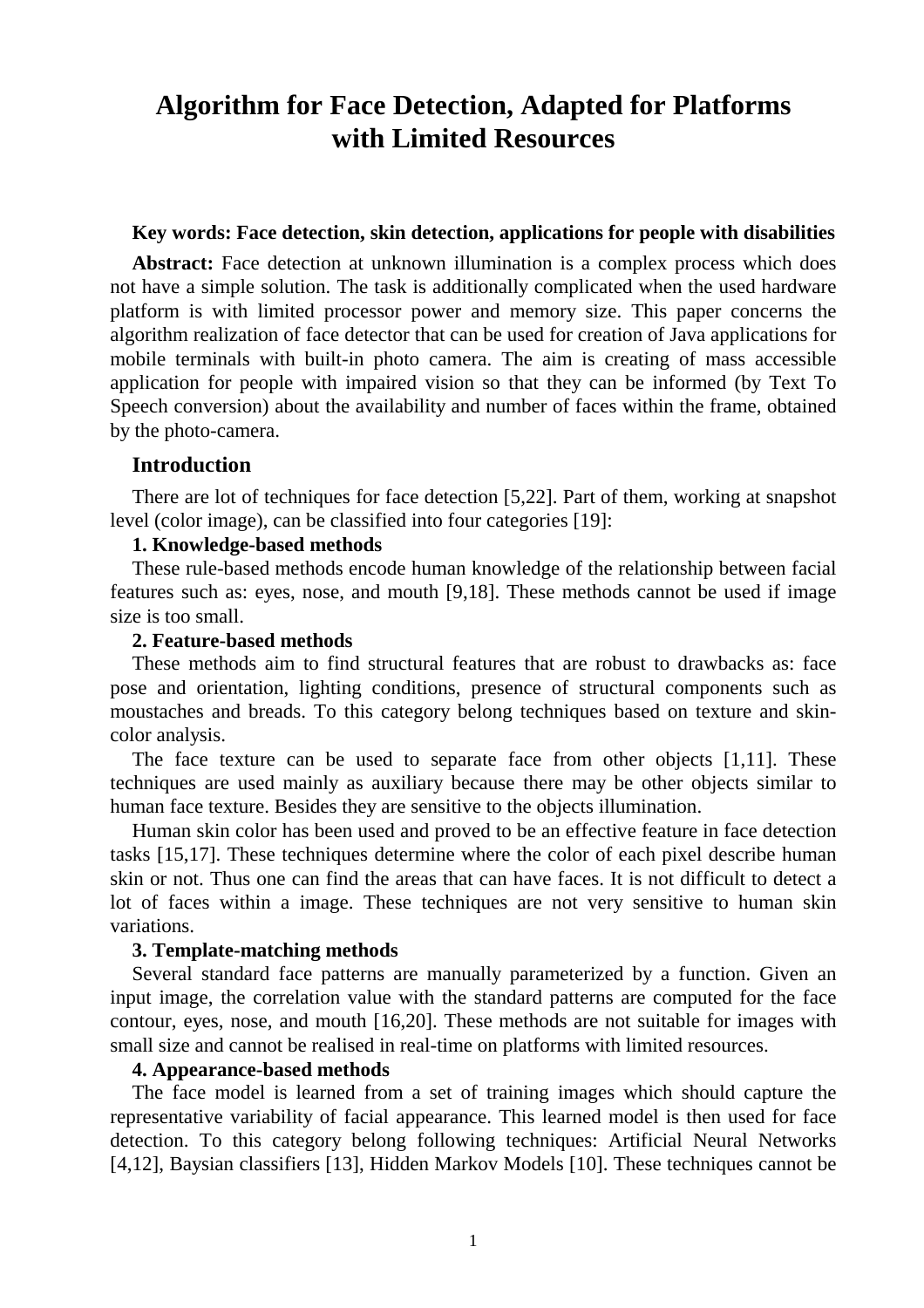applied if there are several coinciding faces or if they are oriented to the camera which differs from the training one. They cannot be used directly at limited resource platforms.

# **Selection of a method for face detection**

 The selection of the face detection technique depends on performance of the hardware platform and application requirements:

- soft real time face detection;
- possibility to work with inexpensive camera (without white balance, auto focus, and flash);
- low resolution of analysed images;
- application must be able to work properly in common indoor and outdoor lighting conditions;
- application must be low sensitive to face pose and orientation;
- mass accessibility of the application.

 Considering above requirements and restrictions the best choice for hardware platform are mobile terminals with build-in photo-camera and Java Virtual Machine (JVM).

 The type of light source (natural, artificial) strongly influence the skin color. Since the application has to work at different object illumination the algorithm has to adapt to this parameter. This problem can be solved with white color balance. Unfortunately few mobile terminals allow program control of the white balance, flash and focusing.

 The small size of the frame does not allow program realisation for white balance. The use of inexpensive CMOS CCD matrixes additionally impairs the algorithm properties since they describe the color shades incorrectly. The transfer function of CCD matrix has to be modelled in order to correct this color distortion, but in order to realise this it is necessary to have a lot of training data and enough computing power [2].

 It is proposed to use coarse obtaining of regions with human skin color and to realise this on basis of analysis of pixels color and the geometric dimension characteristics to be used for face detection.. This technique has following advantages:

- possibility for realisation in soft real time with limited resource platform;
- partial independence from the face pose, orientation and scale;
- independence of the number of faces in the frame.

The basic problems which are solved at face detection task are as follows:

- Selection of model for numeric color representation (color space) that is partially invariant to the mentioned disturbing factors;
- Human skin color modelling;
- Classification of regions containing human skin.

# **Colorspace selection**

 An appropriate mathematical representation of color signal is needed in order to prepare digital image processing. Several color spaces [21] have been utilized to label pixels as skin or not:

#### **1.** *RGB* **colorspace**

*RGB* is one of the most widely used linear colorspaces for processing digital image data. The color id represented as a combination of three color rays: red (*R*), green (*G*), and blue (*B*). The correlation between color channels and mixing of luminance and chrominance make *RGB* colorspace not a good choice for face detection algorithms.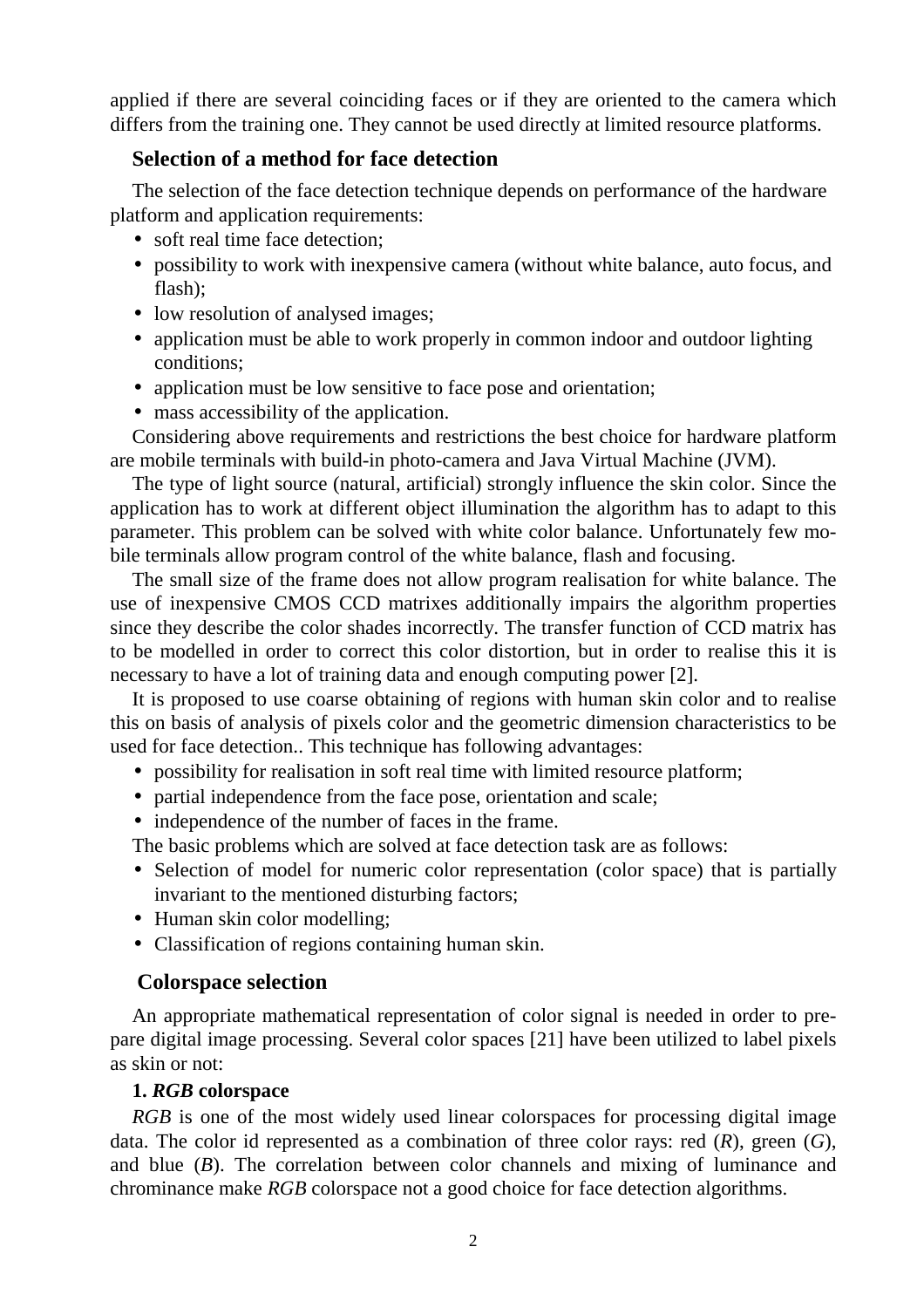#### **2. Normalized RGB (***NRGB***)**

*NRGB* is a non-linear transformation of the *RGB* space. They are obtained by normalizing the color parameters of linear *RGB* model with linear intensity (*RGB* first norm):

$$
I = R + G + B,
$$
  
\n
$$
r = R/I, g = G/I, b = B/I.
$$
 (1)

This normalization reduce pixel brightness dependence.

#### **3. Tint-Saturation-Luminance (TLS) colorspace**

 At this model T and S values are based on normalized *RGB* model, thus, it is expected to have a similar performance in intensity normalization, but more computational time.

#### **4. Hue-Saturation-Value (HSV) colorspace**

 The *HSV* belongs to user-orientated color spaces. The *HSV* parameters are better suited for human interaction than models introduced above, because they relate to the human perception of color: "hue" defines dominant color, "saturation" describes how pure the color, and "value" describes the luminance. Although the *HS*-plane for skin detection is used. Poor selectivity in H-plane worse the model characteristics.

#### **5. R/G ratio colorspace**

 The R/G ratio was used as skin presence indicator, because the skin invariably contains a significant level of red color [6].

#### **6. Perceptually motivated colorspaces**

 The price for better perceptual uniformity of the color model is complex colorspace transformation function from *RGB* model. The most popular perceptually motivated colorspaces are *CIELAB* and *CIELUV* [21]. Theoretically, color representation similar to the color sensitivity of human vision system should help to obtain high performance skin detection algorithm. The experiments show that this is not a true [14].

 Considering the requirements mentioned about application and the defaults of the described colorspaces, *NRGB* has been chosen. The reasons for this are as follows:

- The camera receives the information directly in *RGB* format and it is not necessary to make program converting of model for each pixel of the frame;
- Weak sensitivity to the changes in illumination and position of the light source.

 *Rg*-area is chosen, and *b* parameter is ignored. The reason for this is the weak sensitivity of CMOS CCD matrixes to the blue spectrum of the visible light. Irrespective of the human skin type (Caucasians, Africans, Afro-Americans and Asians), the distribution of its color in *rg*-area can be assumed as unimodal. This enables its simple mathematical description.

#### **Human Skin Color modeling at unknown camera parameters**

 The mathematical description of regions containing human skin can be realized in several ways:

- 1. Non-parametric methods for human skin distribution modeling.
- 2. Parametric methods for human skin distribution modeling.
- 3. Using of rules for description of region shape.

 **The non-parametric methods** aim at obtaining probability density function (*pdf*) for the color describing human skin without being necessary to obtain mathematical model. These classifiers give good results if there are no big differences between the training and testing material and therefore they are not applicable with the concrete task [7]. The non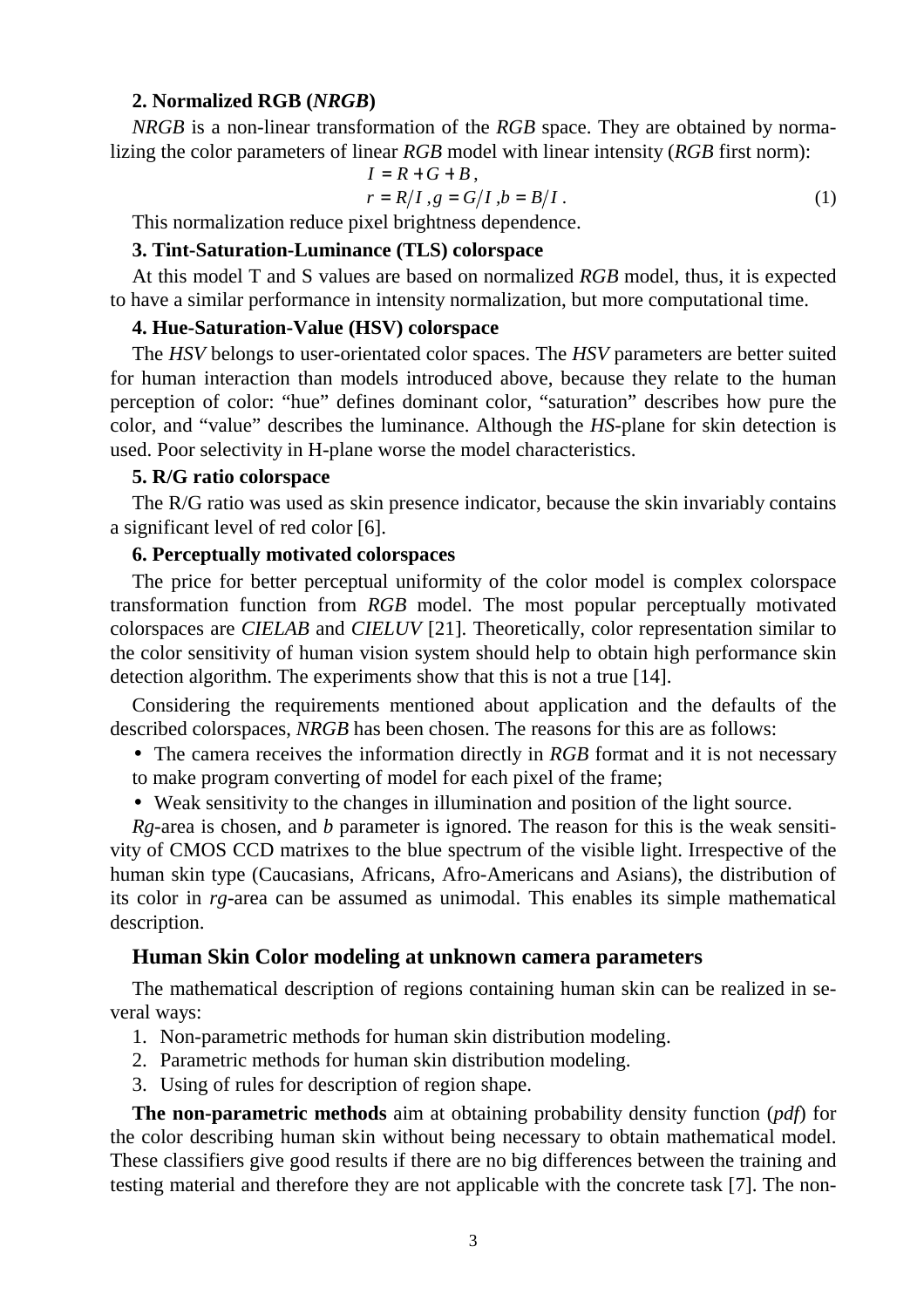parametric methods does not depend on the form of contour describing the distribution of human skin color, but the memory they require is not available for most of modern mobile terminals.

 **The parametric methods** aim at reducing the size of used memory and therefore mathematical model is sought in order to describe human skin color distribution. In practice the modeling most often is realized by the mixed Gaussian model [8,17]. The parametric methods require very good processor computing power which still cannot be guaranteed by modern mobile terminals.

 Considering the parametric and non-parametric methods defaults for sought color description we choose the form of the region containing human skin to be described approximately geometrically by a system of fuzzy rules. *rg*-area is used. The experiments as well as the color models such as *TSL* and *R*/*G* show, that the relation of red color to green color is important in defining of regions with human skin [14, 15]. Geometric description of *rg*-area contours is proposed by their adapting to the light intensity and *r/g* ratio.

 Fig.1 illustrates the possible ranges of *r* and *g* parameters change at description of human skin in *rg*-area.



Fig.1. r and g ranges in *rg*-area

Following parameters are used:

- *r*1 and *r*2 are lower and upper limits of parameter *r*, where  $r1 \in [r1_{min}, r1_{max}]$ ;
- *g*1 and *g*2 are lower and upper limits of parameter *g*, where  $g_2 \in [ g_2_{\min}, g_2_{\max} ]$ ;
- *rc* and *gc* are centers of segments  $\overline{r1_{max}r2}$  and  $\overline{g2_{min}g1}$ ,

$$
rc = (r1_{max} + r2)/2,
$$
  
\n
$$
gc = (g1 + g2_{min})/2.
$$
\n(2)

The ranges  $(r1_{max}, r2)$  and  $(g1, g2_{min})$  define an area in *rg*-area for which it is certain they describe the human skin color under the condition the current values of *r* and *g* belong to the respective range.

 It is experimentally found that as much as the current value of *g* tends to *gc*, as the lower limit of *r*-range (*r*1) is less and as much as *r* tends to *rc*, as the upper limit of *g*range ( *g*2 ) is bigger.

 Adaptive correction of the values of *r*1 and *g*2 is proposed by taking into consideration of light intensity and *r*/*g* ratio. Let's assume *I* is the light linear intensity value:

$$
I = R + G + B, \ I \in \left( I_{min}, I_{max} \right). \tag{3}
$$

The color description of each pixel in the *rg*-area is as follows:

$$
r = R/I, \quad g = G/I \tag{4}
$$

 The following types of corrections have been assumed for the left bound of the *r*-area and the right bound of the *g*-area: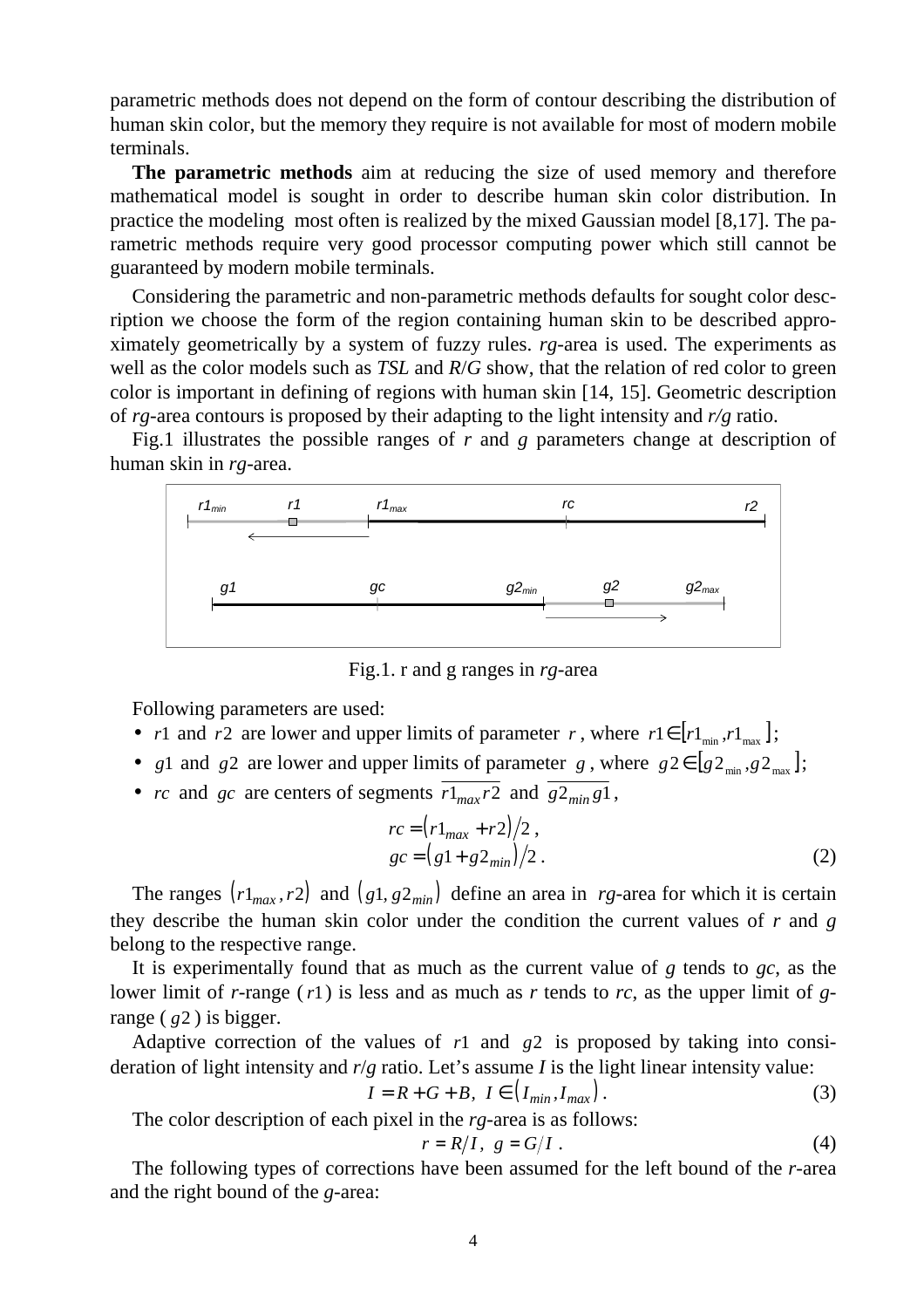#### **1. Linear adaptation to intensity**

$$
r1 = r1_{max} - (I - I_{min})/Sr1,
$$
\n(5a)

$$
g2 = g2_{min} + (I - I_{min})/Sg2, \qquad (5b)
$$

where:

$$
Sr1 = (I_{max} - I_{min})/(r1_{max} - r1_{min}),
$$
\n(6a)

$$
Sg2 = (I_{max} - I_{min}) / (g2_{max} - g2_{min}).
$$
 (6b)

If  $I = I_{min}$ , then  $r1 = r1_{max}$  ( $g2 = g2_{min}$ ) and ranges are not changed. Maximum expanding of the ranges ( $r1 = r1_{min}$ ,  $g2 = g2_{max}$ ) is obtained if  $I = I_{max}$ .

#### **2. Non-linear adaptation to intensity**

$$
r1 = r1_{max} - (I - I_{min})^2 / Sr1,
$$
 (7a)

$$
g2 = g2_{min} + (I - I_{min})^2 / Sg2, \qquad (7b)
$$

where:

$$
Sr1 = (I_{max} - I_{min})^2 / (r1_{max} - r1_{min}),
$$
\n(8a)

$$
Sg2 = \left(I_{max} - I_{min}\right)^2 / \left(g2_{max} - g2_{min}\right).
$$
 (8b)

#### **3. Adaptation to** *r***/***g* **ratio**

$$
r1 = r1_{max} - \Delta g \left( r1_{max} - r1_{min} \right),\tag{9a}
$$

$$
g2 = g2_{min} + \Delta r (g2_{max} - g2_{min}),
$$
 (9b)

where:

$$
\Delta g = 1 - \frac{abs(g - gc)}{g2_{min} - gc},
$$
\n(10a)

$$
\Delta r = 1 - \frac{abs(r - rc)}{r2 - rc} \,. \tag{10b}
$$

If  $r = rc$  ( $g = gc$ ), then  $\Delta r = 1$  ( $\Delta g = 1$ ) and maximum expansion of the ranges was received ( $r1 = r1_{min}$ ,  $g2 = g2_{max}$ ). If  $r = r2$  or  $r = r1_{max}$  ( $g = g2_{min}$  or  $g = g1$ ), then  $\Delta r = 0$  ( $\Delta g = 0$ ) and ranges are not changed.

#### **4. Adaptation to intensity and** *r***/***g* **ratio**

$$
r1 = r1_{max} - \Delta g \left( I - I_{min} \right) / Sr1, \qquad (11a)
$$

$$
g2 = g2_{min} + \Delta r (I - I_{min}) / Sg2 ,
$$
 (11b)

 where ∆*g* and ∆*r* are obtained from Eq.(10а) and (10b), *Sr*1 and *Sg*2 - from Eq.(6a) and (6b).

Fig.2 illustrates graphical change in *r*-range with proposed correcting algorithms .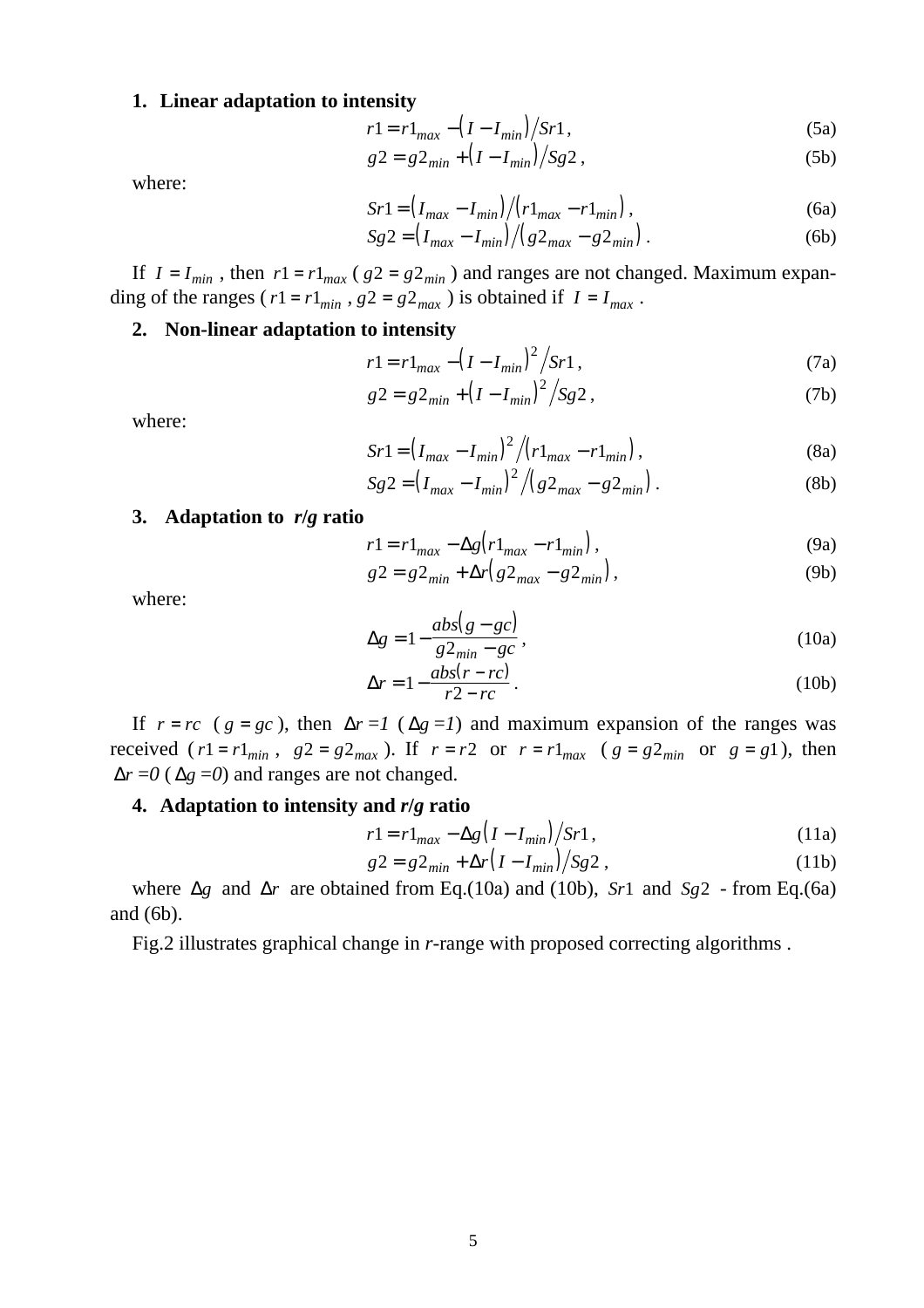

Fig.2. Adaptation of *r*-value to intensity (left) and to intensity and *r*/*g* ratio (right)

 Fig.2 (left) shows the dependence of the lower limit of the *r*-range at different degree of intensity (linear and non-linear adaptation to intensity). The non-linear adaptation enables smoother expansion of range especially for the low intensity values. This prevents the wrong classification of pixels in the grayish regions. Fig.2 (right) illustrates the *r*range lower limit change in connection with reporting of *I* and *g* values. The biggest expansion is obtained at value of *g* tending to *gc* and  $I = I_{max}$ .

# **Algorithm realisation**

The face detecting algorithm has three stages:

# **1. Preprocessing of image in the frame:**

- 1.1. Noise reduction by means of 3x3 mean filter;
- 1.2. Conversion of image in grey-scale by obtaining of pixel non-linear intensity.

1.3. Contrast improvement (3x3 gradient based operator [2]) and edge extraction (3x3 Sobel operator).

# **2. Searching of pixels with human skin color:**

- 2.1. Obtaining of *RGB* current pixel values.
- 2.2. Normalization of obtained values by (1).
- 2.3. Prepare feature vector: (*I*, *r*, *g*).
- 2.4. Correction of *r* and *g*-ranges, if it is necessary:

• If  $r \notin [r]_{max}$ ,  $r2$  and if  $g \in [g1, g2_{min}]$ , then follows a correction of the lower limit of *r*-range (*r*1);

• If  $g \notin [g_1, g_2]_{\min}$  and if  $r \in [r_1, r_2]$ , then follows a correction of the upper limit of *g*-range (*g*2).

2.5. Classification. If  $r \in [r \cdot 1, r \cdot 2]$  and  $g \in [g \cdot 1, g \cdot 2]$ , it is assumed that the current pixel describes the human skin color. Degree of pixel importance is set within [0.1, 1] range depending on the distance of the values of *r* and *g* parameters from *rc* and *gc* respectively.

2.6. The pixels which are outside *r*- and *g*- ranges, but within the limits of 10% from end points (for both ranges), are set significance within (0, 0.1) range. The remaining pixels are considered not describing human skin.

2.7. Steps from 2.1 to 2.6 are repeated for all pixels within the frame.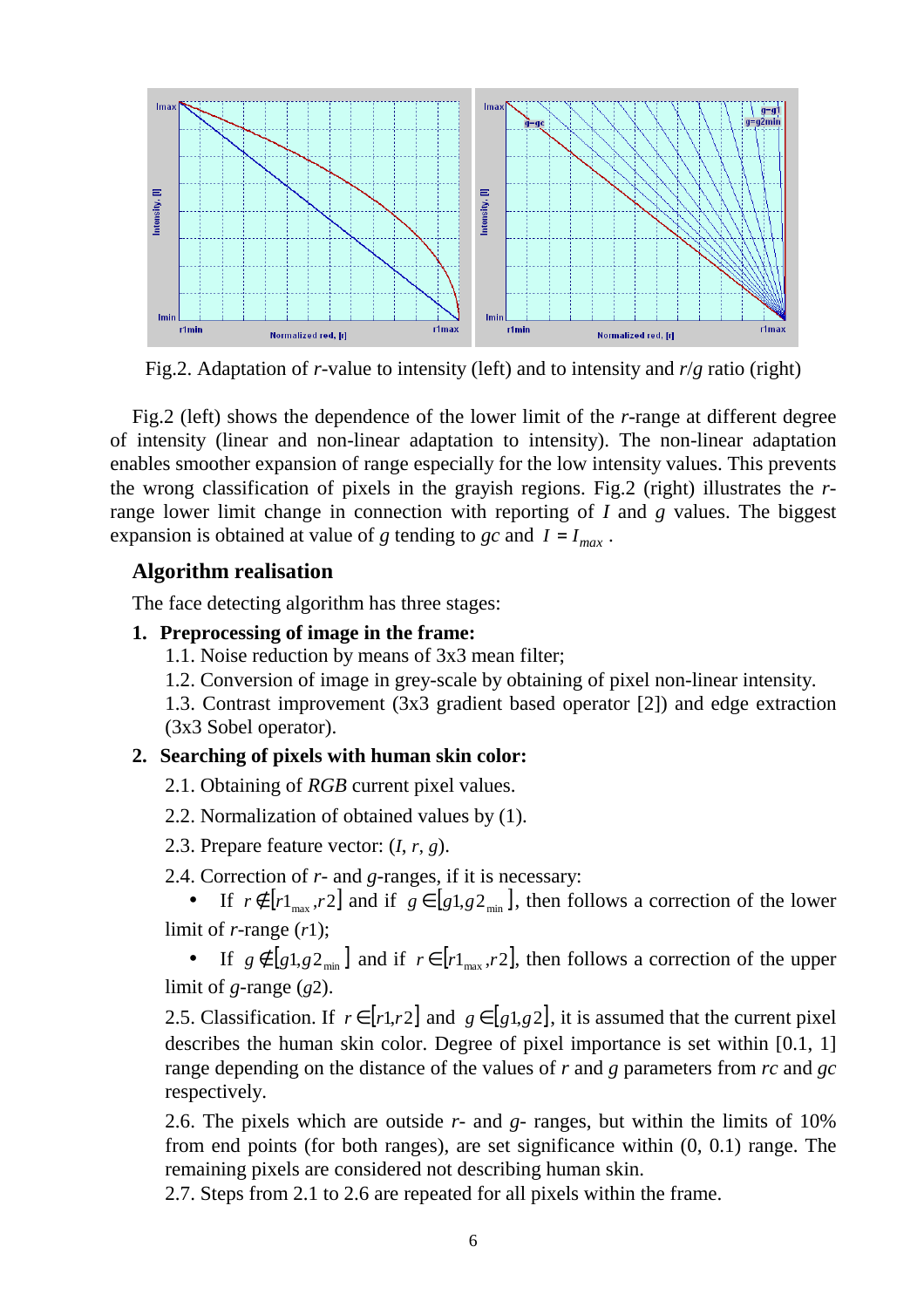#### **3. Face detection**

3.1. Coarse search of skin areas without using adapting techniques. Setting of significance for each pixel.

3.2. Fine correction of skin areas with adapting techniques use.

3.3. Obtaining of regions which can contain faces.

If skin is not found by steps 3.1 and 3.2 or its quality is below certain threshold Th1 (*Th*1=Number of pixels with skin color / Number of all pixels), the regions are formed by color segmentation with filters for red, orange and magenta color. This is necessary because if the light is weak and there is no flash, step 2 of the algorithm shall not generate correct result.

Regions, corresponding to the geometric dimensions of human face are sought. In most cases it is not possible to find eyes and mouth positions which are important for the human face detection because the image resolution is small. Therefore only the form of each region is analysed. For this purpose the centre of gravity for each region is obtained and the relation of height (*H*) to width (*W*) *H/W* is found. If this relation is characterized with less than *Th*2 percents of the golden ratio (1.618) and contains pixels with general significance above 70% it is assumed that the region describes human face.

3.4. Dividing of regions with common borders. This is realized on the basis of: color segmentation of image, edge information, obtained at image preprocessing stage and degree of significance of pixels, describing human skin. The algorithm used generates approximately the same result with "watershed segmentation" algorithm [3], but it is 5.6 times faster.

3.5. Classification. The parameters of ellipse describing most precise the region are found as follows: radiuses  $(a, b)$  and inclination towards the vertical  $(\theta)$ . The final decision is based on value of parameter *k*1:

$$
k_1 = \left(\sum S_{in} - \sum S_{out}\right) / \sum S\tag{12}
$$

where:

- $\sum S_{in}$  denotes the general significance of pixels in the ellipse;
- ∑*Sout* denotes the general significance of pixels out of the ellipse;
- ∑*S* denotes the general significance of pixels in the region.

If  $k_1$ >*Th*3, then we assume that selected region contains a face.

#### **Experimental Results**

The values of the parameters used for the realization of the experimental part are described in Table 1.

Table 1. Values of used parameters

| <b>Parameter</b> | Value *                                            |
|------------------|----------------------------------------------------|
| $I_{min}$        | [150-280] (depends on mean intensity in the frame) |
| $I_{max}$        | 700                                                |
| $r1_{min}$       | 335                                                |
| $r1_{max}$       | 400                                                |
| r2               | 555                                                |
| g <sub>1</sub>   | 230                                                |
| $g_{min}$        | 335                                                |
| $g_{max}$        | 365                                                |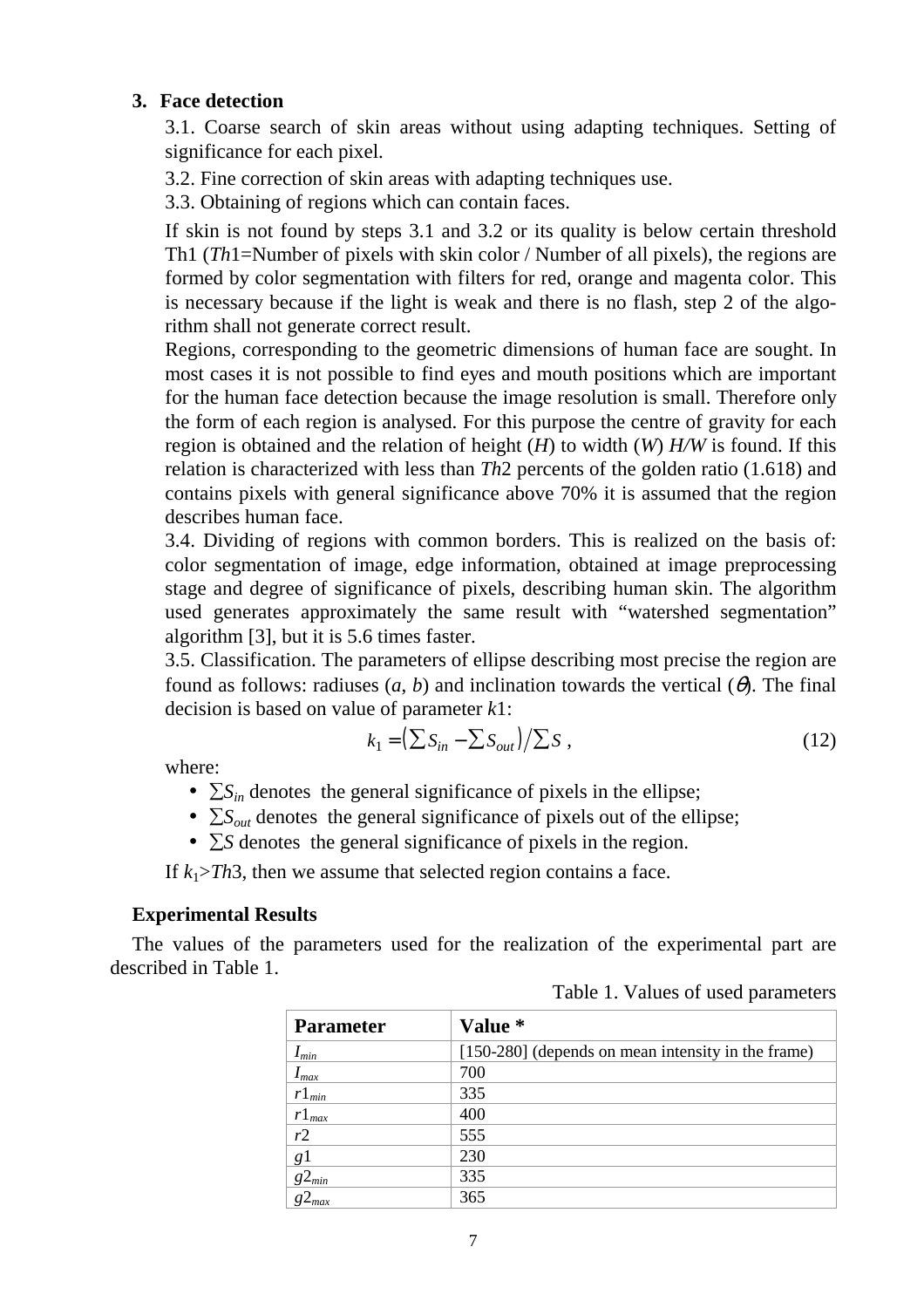| Th1                        | 2%                           |
|----------------------------|------------------------------|
| Th2                        | 20%                          |
| Th3                        | 80%                          |
| $\theta$                   | $[0^{\circ} \pm 15^{\circ}]$ |
| <i>r</i> -range correction | Eq. $(9, 10)$                |
| g-range correction         | Eq. $(5, 6)$                 |

\* To use integer arithmetic all *I*, *r* and *g* values are multiplied by 1000.

Two types of experiments are made:

- off-line mode program realization on Matlab<sup>TM</sup>;
- on-line mode Java application for mobile terminals (midlet).

# **Off-line experiments**

 Fig.3 illustrates the results of the algorithm for detecting of human skin regions with or without adaptive setting of *rg*-regions.



Fig. 3. Skin detection - from left to right: test image, without adaptation, with adaptation

The algorithm for face detecting relies mainly on the quality characteristics of algorithm for detecting of human skin regions. The possibility for correct detection of regions with skin is improved average by 35 % with the use of algorithm adaptive version.

 Fig.4 illustrates the function of algorithm adaptive version with external pictures at sunny weather.



Fig. 4. Adaptive skin detection – sunny weather

 The algorithm adaptive version for detecting of skin is invariant to human race as shown on Fig.5.



Fig. 5. Adaptive skin detection – different human race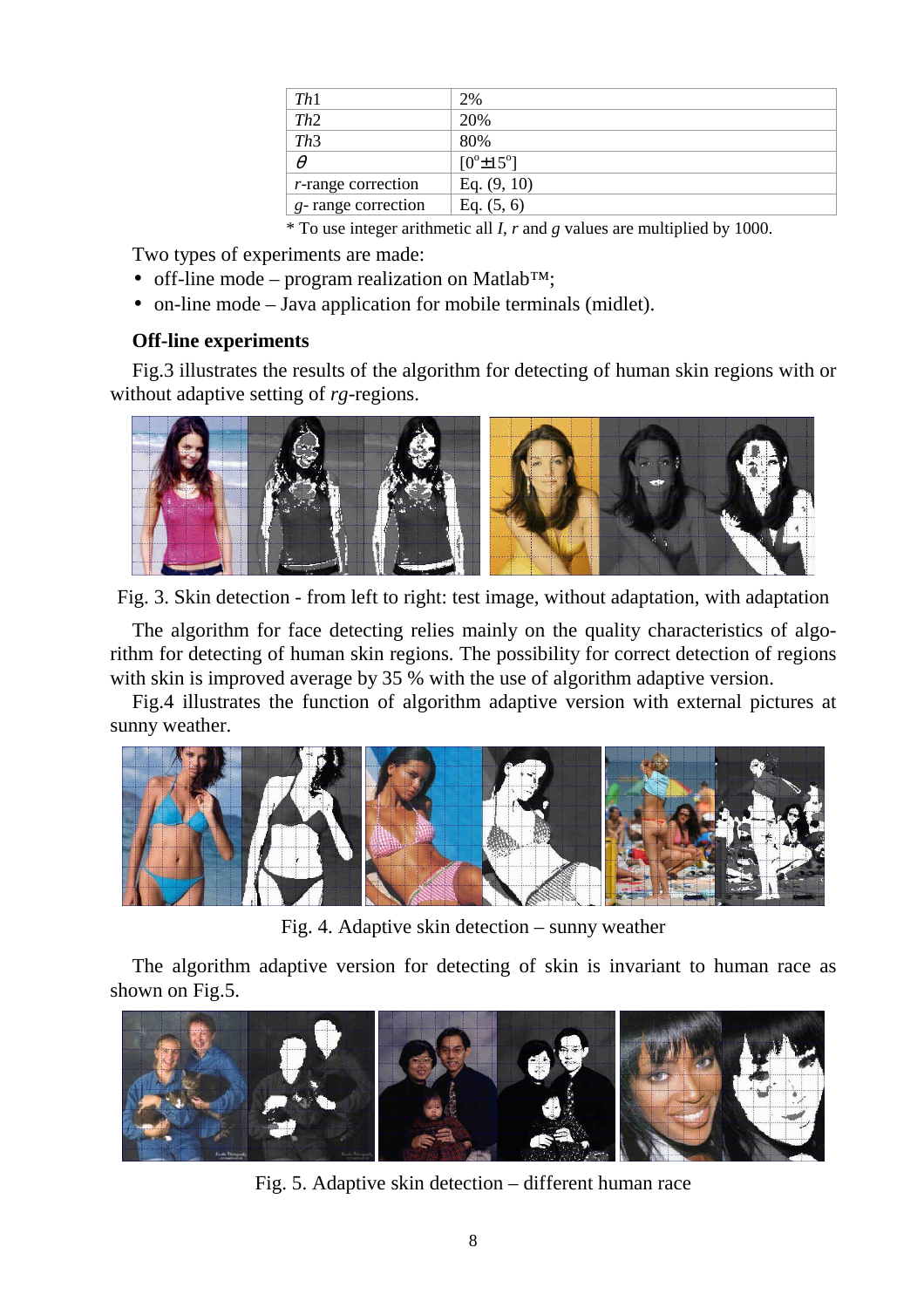The algorithm qualitative characteristics are also kept when there are a lot of faces in the frame. This is shown in Fig.6. All regions containing skin are detected. Two of the formed regions do not contain skin (coat and object with human skin color). When there are such errors the module for check of region geometrical dimensions is counted.



Fig. 6. Adaptive skin detection – several faces in the frame (source http://kst.tugab.bg)

 The possibility for correct detection of skin regions is reduced with 14.5% for frames with disturbed white balance. Fig.7 illustrates the result of portrait picture processing with frames with disturbed white color balance.



Fig. 7. Adaptive skin detection – disturbed white balance (source http://www.tugab.bg)

 The main sources of errors are objects with the color of the human skin (clothes, hair, wooden objects) within the frame as shown in Fig.8. In these cases it is relied on elimination of regions that do not contain faces by geometric dimensions module.



Fig. 8. Adaptive skin detection – false positive errors

# **On-line experiments**

One hundred video frames (160x120 pixels) are used for on-line testing:

• 50 frames in room (20 at external lighting, 10 at luminescent lighting, 10 at incandescent lamps, and 10 by TV set);

• 50 frames in the open (25 at sunny weather and 25 at cloudy weather). Mobile terminal requirements are as follows:

• Build-in photo camera;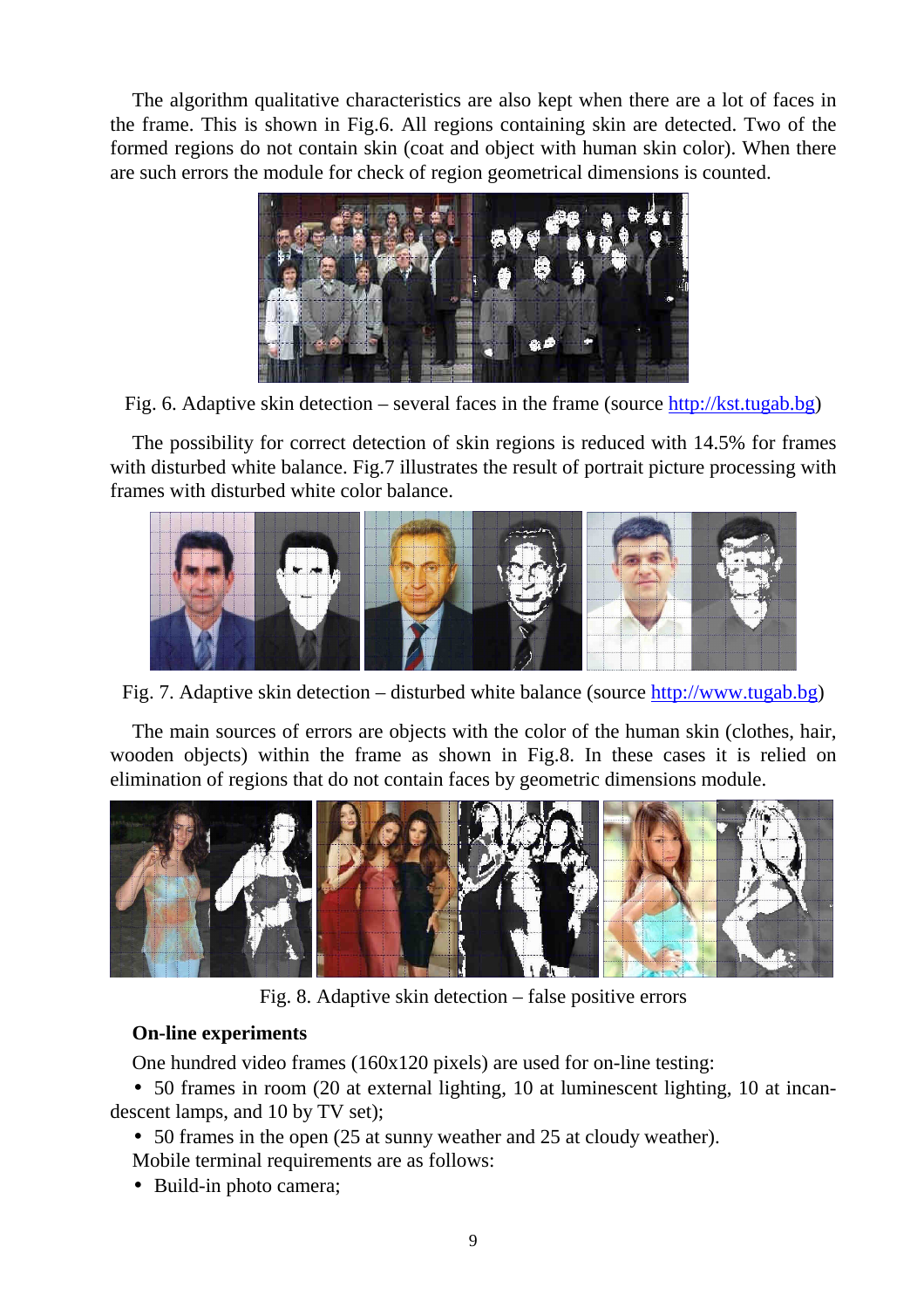- Java Virtual Machine (JVM) with MIDP 2.0 profile and CLDC 1.1 configuration;
- Mobile Media API (MMAPI) [23].
- Advanced Multi-Media Supplement API (AMMS) [24] (optional).

 We use mobile phone Nokia 6630 to realise all on-line experiments. In Table 2 the performance of Nokia 6630 JVM (Monty VM) is presented.

| <b>D</b> peration              | Operand type | Performance, KOps/s * |  |  |
|--------------------------------|--------------|-----------------------|--|--|
| Add/Subtract                   | integer      | 71,470                |  |  |
|                                | float        | 1.847                 |  |  |
| Multiply                       | integer      | 55,601                |  |  |
|                                | $f$ $\Omega$ | 2.227                 |  |  |
| Divide                         | integer      | 1,155                 |  |  |
|                                | float        | 957                   |  |  |
| Sine/Cosine                    | double       |                       |  |  |
| $*$ Kilo operations per second |              |                       |  |  |

Table 2. Nokia 6630 JVМ benchmark

Kilo operations per second

 To improve face detection time only integer and double operations are used. There are no changes in application performance because of floating point to integer conversion (error  $10^{-6}$ ). The mean time intervals required for realisation of different algorithm stages are described in Table 3.

Table 3. Algorithm performance

| Stage               | Time, ms |
|---------------------|----------|
| 1. Get snapshot     |          |
| 2. Pre-processing   |          |
| 3. Skin recognition | 185      |
| 4. Face detection   |          |
| Total time: 380     |          |

 Fig.9 and Fig.10 show the results of algorithm adaptive version. The results of Fig.10 are obtained with excluded color segmentation. In this case at low level of illumination it cannot be relied only on the algorithm for searching of pixels with skin color.



Fig.9. On-line face detection – TV set and indoor images

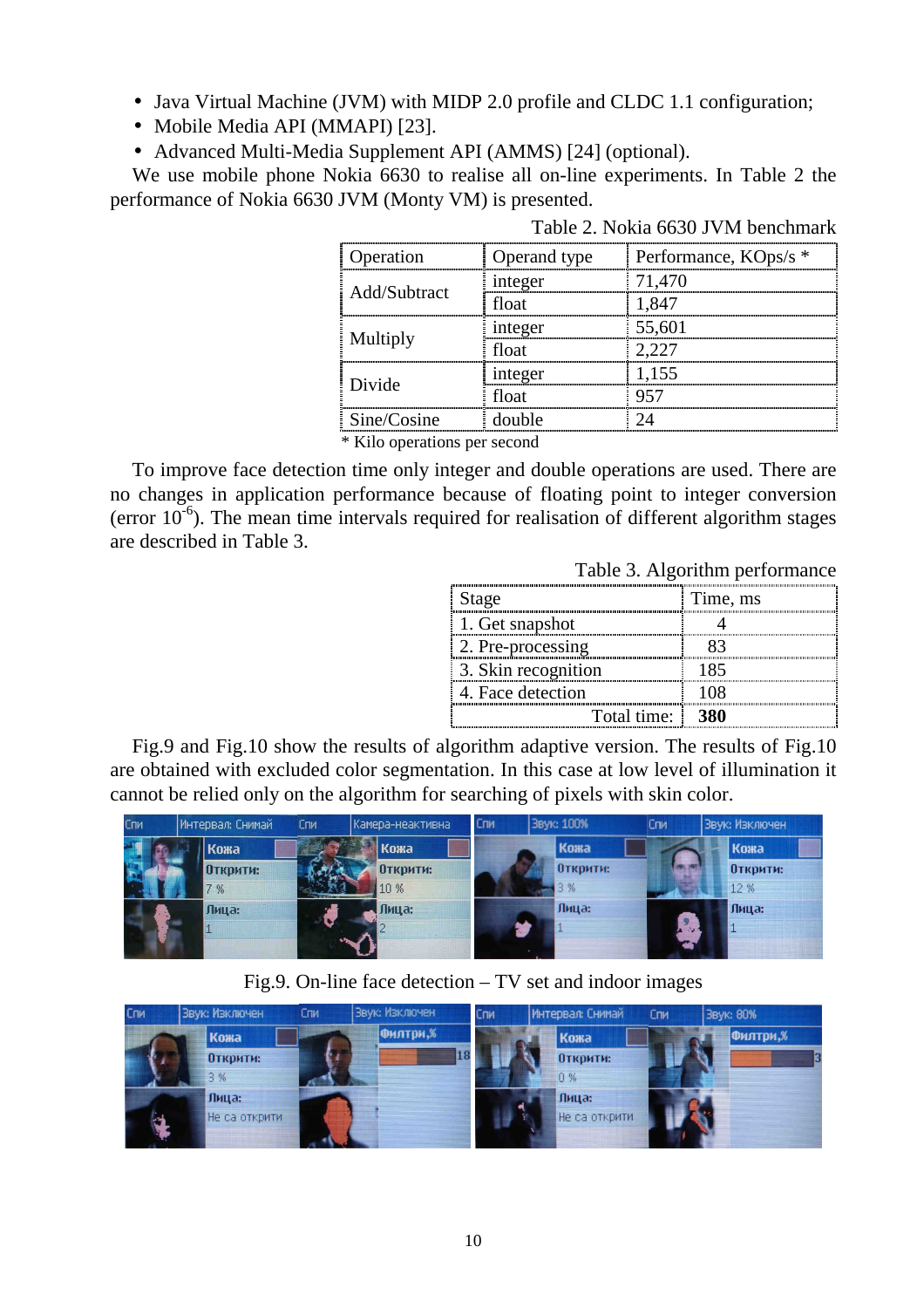

Fig.10. On-line face detection – low level of intensity

The possibility for correct detection with mobile terminals that do not support white balance is 86%. The detection errors are due mainly to the availability of objects with color similar to the human skin and people whose skin is too white. When white balance and auto-focusing are used (AMMS support required) application performance is 94%. Even if white balance is used, more faces are detected in 4 of the tested 100 frames (false positive errors) and face is not detected in 2 frames (false negative errors).

# **Conclusion**

 The paper presents an algorithm for face detection that can be used for realisation of applications for platforms with limited resources. The main advantages of proposed algorithm are:

1. We can observe that the relationship between the *r* and *g* ratio is important for skin recognition task. A new adaptive technique for correction of the skin color region limits in *rg*-area is proposed. The adaptation is based on light intensity and *r*/*g* ratio (Eq.5- Eq.11).

2. Color segmentation with filters for red, orange and magenta color is used to obtain correction of the skin regions when light intensity is low. This technique allows to save algorithm performance in poor light conditions, as shown on Fig.10.

3. A technique for separating of skin regions with common borders are proposed. It is based on 3 types of information: color segmentation, edges and pixel significance and it is 5.6 time faster than "watershed segmentation" algorithm.

4. Only integer arithmetic can be used for algorithm realisation (Table 3).

All these signal processing techniques could be executed in soft real time.

 Future work will be focused on the comparison between deferent linear and nonlinear adaptation techniques (Eq.5–Eq.11). The database with images, obtained from different mobile phones with building camera at various lighting conditions, face pose and rotation, will be prepared. This database will allow us to compare proposed algorithm with similar face detection techniques.

# **References**

- 1. Augusteijn, M.F., T.L.Skujca, Identification of Human Faces through Texture-based Feature Recognition and Neural Network Technology, Proc. IEEE Conf. Neural Networks, pp.392- 398, 1993.
- 2. Cardei, V., B. Funt, and K. Barnard, White point estimation for Ucalibrated Images, Proc. 7th Color Imaging Conference (CIC'99). Imaging Science and Technology Society, November 1999.
- 3. Collins,T., Image-J, Image Processing and Analysis in Java, Toronto Western Research Institute, 2004.